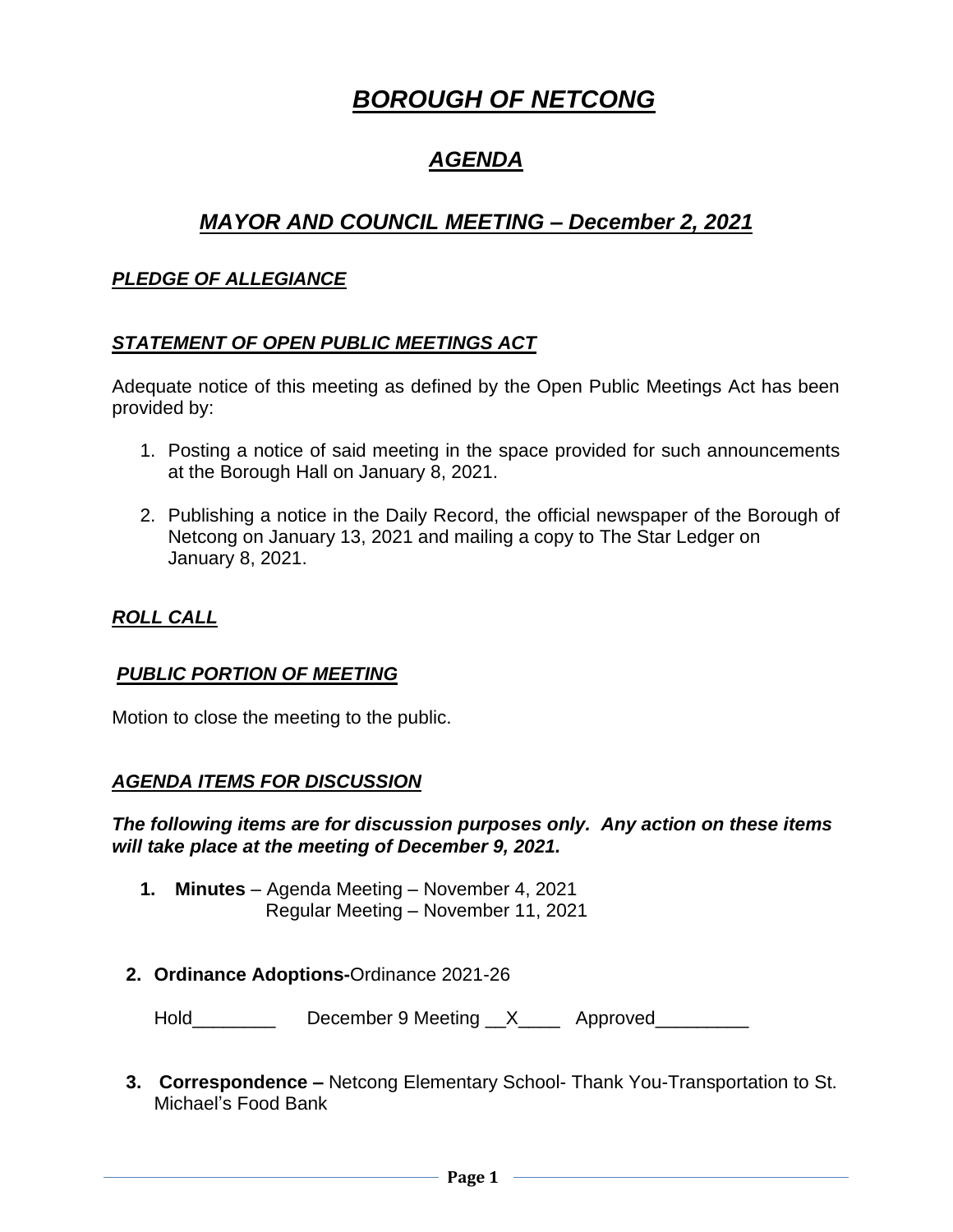- **4. Correspondence –** Resignation Letter Ron Puco Netcong Fire Prevention Fire **Official**
- **5. Old Business –** None
- **6. New Business-** 2022 Community Development Block Grant Application
- **7. Resolution 2021-105-** Approval to Submit a Grant Application and Execute a Grant Contract with the NJ Department of Transportation for the Love Lane Resurfacing Project.
- **8. Resolution 2021 –106 -** Authorizing the Submission of an Application to the Morris County Community Development Block Grant (CDBG) Program.
- **9. Resolution 2021 –107 –** A Resolution Authorizing The Execution Of A Sewage Transmission Agreement Permitting A Sanitary Sewer Conveyance Between The Borough Of Netcong And Adler Roxbury, LLC Regarding The Adler Roxbury, LLC Warehouse Project Located At 271 Kings Highway, Also Known As Block 9501, Lot 1 In The Township Of Roxbury.
- **10.Resolution 2021 –108 –** A Resolution Authorizing The Execution Of An Interlocal Services Agreement For Sanitary Sewer Conveyance Between The Borough Of Netcong And The Township Of Roxbury Regarding The Adler Roxbury, LLC Warehouse Project Located At 271 Kings Highway, Also Known As Block 9501, Lot 1 In The Township Of Roxbury.
- **11.Resolution 2021 –109 –** A Resolution Authorizing the Payment of Stipends to Certain Borough Employees
- **12.Resolution 2021 –110 –** A Resolution Authorizing the Cancellation of Small Balances Under \$10.00

# *ORDINANCE INTRODUCTIONS*

None

# *PRIVILEGE OF THE FLOOR TO THE COUNCIL*